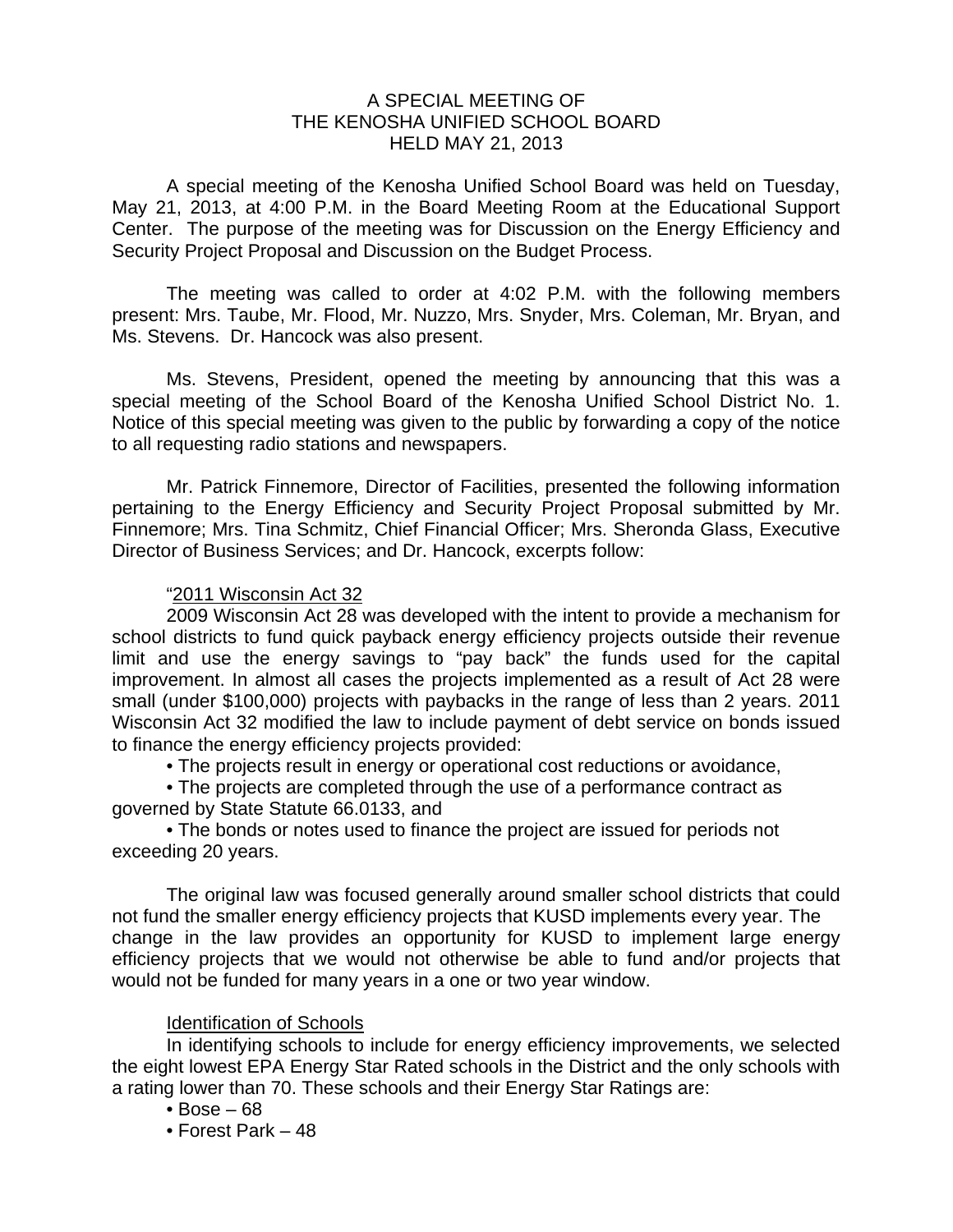- Grant 64
- Grewenow 53
- Harvey 59
- Jeffery 62
- Roosevelt 64
- Vernon 39

 We decided to add Jefferson Elementary to the mix of schools because it is a sister school of Grant and the two schools have similar problems that can be corrected. Jefferson does have a different layout and a smaller footprint which helps with its Energy Star rating of 76.

## Identification of Projects

 Once the schools were identified, we reviewed all of our capital project, maintenance and energy data as well as performed a detailed walkthrough of each of the buildings to identify potential energy savings projects. Those projects were evaluated to determine the capital investment needed, potential energy savings, and other benefits related to each project. A detailed scope of work was developed for each school and that information is summarized in Attachment 2 of this report. The scope of work for each school differs due to the design and operation of the building, but in general the projects include:

- HVAC Systems Boilers, ventilation systems, etc.
- HVAC Control Systems
- Lighting Interior and Exterior
- Roofing
- Exterior Walls/Windows
- Creation of Vestibules at Entrances

 The estimated cost for the projects at the nine schools is \$16,690,000 ranging from a low of \$816,812 for Jeffery Elementary to a high of \$3,095,409 for Vernon Elementary.

### Performance Contracting

 The least attractive component of the changes made by Act 32 was the performance contracting requirement. Performance contracting has two positive benefits, one it provides a financial guarantee of savings over the course of the life of the bond, and two it provides districts without the expertise on staff a means to implement these types of projects. The first benefit has some value, but in a 20-year bond, there is not a substantial amount of checks and balances with respect to the guarantee. The second is not of great value to KUSD since we have in-house capability of managing all phases of these types of projects. Our intent is to control the amount of services provided by the performance contractor to only those services required by law or would otherwise be more expensive through the use of a different consultant or contractor.

### Impact on Major Maintenance Budget

 One of the additional benefits of implementing an Act 32 project would be the opportunity to reduce the amount of major maintenance expenditures for some period of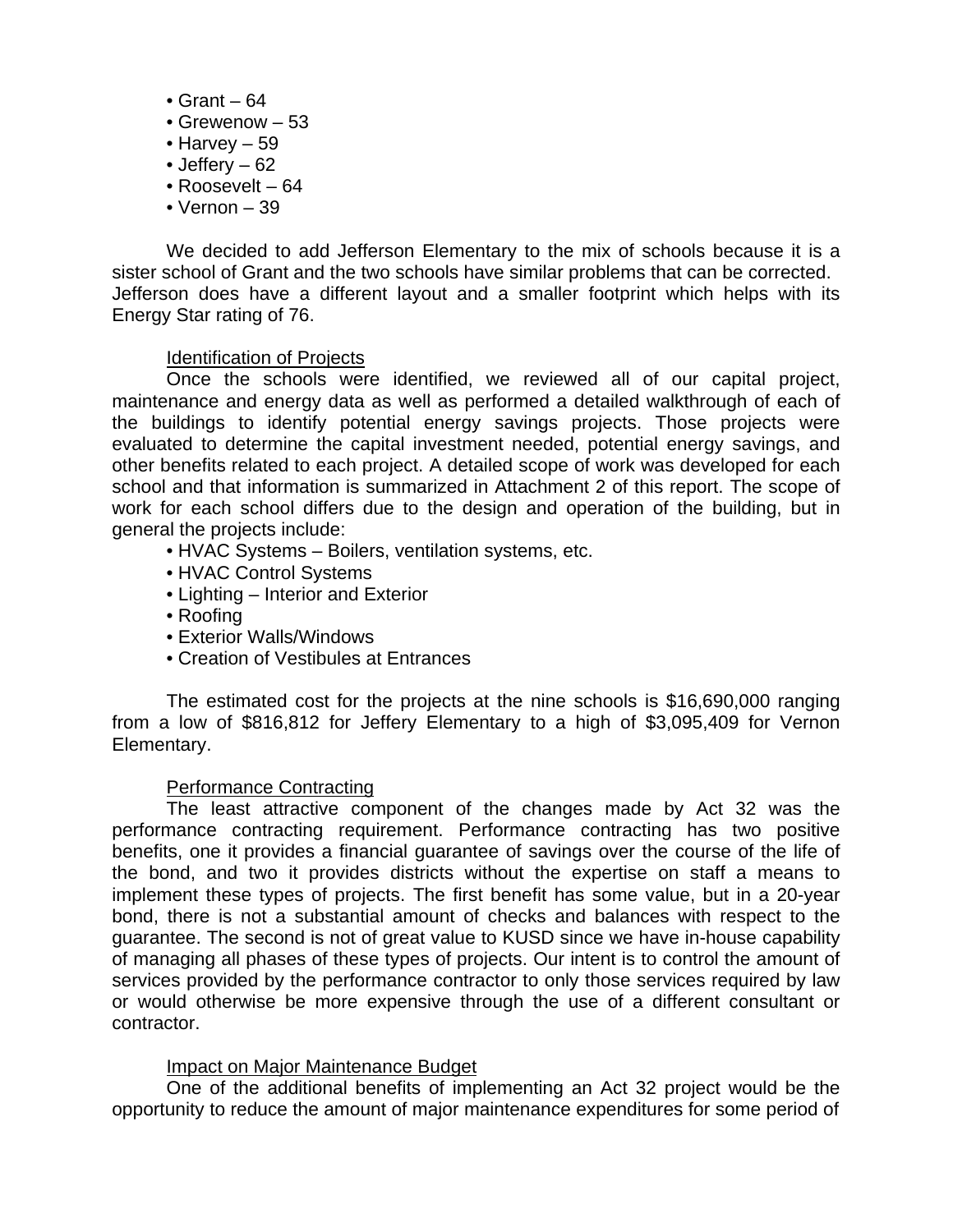time because of the number of projects included in this scope that would otherwise be funded by major maintenance. The traditional major maintenance budget for KUSD is \$2,000,000 per year with \$500,000 of that money being used to pay off the loan used to fund the Reuther masonry restoration project. We are proposing a reduction of the major maintenance budget of \$500,000 per year for 3-4 years. The second portion of this report provides a recommendation on how this money should be used for the benefit of our students, staff and public."

 Ms. Michele Wiberg, Director of Wisconsin Public Finance at PMA Financial Network, Inc., presented the following information pertaining to the Energy Efficiency and Security Project Proposal:

#### "Financing

 As mentioned in (1.) above, 2011 Wisconsin Act 32 allows school districts to issue bonds or notes to finance the energy efficiency projects.

 The proposed energy efficiency projects total \$16,689,540. If KUSD wishes to finance these projects with long-term debt, the debt can be issued under revenue limits in Fund 38. Debt issued in Fund 38 does not require a referendum, but does require a 30-day petition period. Further, if the maturity of the debt exceeds ten years, a Public Hearing is also required.

 The process for issuing Fund 38 debt would begin with an Initial Resolution. Upon Board approval of the Initial Resolution, a Notice to Electors is published in KUSD's official newspaper. Within 10 days of publication of the Notice, a Public Hearing is held for informational purposes. From the date of the Public Hearing, the electorate has 30 days to file a petition to stop the process. The petition must be signed by 20% of the school district electors (as determined by the number of voters at the last gubernatorial election), or 7,500 electors, whichever is less.

 If no petition is filed, KUSD can issue the bonds to finance the projects. If the three parameters defined in 2011 Wisconsin Act 32 are met (as defined in (1.) above), the KUSD Board can levy for the debt service on the bonds outside revenue limits (energy efficiency exemption). The decision regarding the levy will be made on an annual basis, and future KUSD elected officials will make that determination.

 On a preliminary basis, we are contemplating a 20-year bond issue with a "wraparound" structure. As shown on Attachment 4, this methodology attempts to minimize the tax impact by taking advantage of the future decreases KUSD's debt service payments, which decrease slightly in 2016 (approximately \$700,000) and then dramatically in 2017 (a decrease of over \$5,000,000). This structure may make that annual decision easier as it likely will have a minimal impact on the overall tax levy.

 Lastly, KUSD also has an opportunity to refinance the 2002 Bonds. As shown on Attachment 5, the estimated savings associated with the refinancing is over \$225,000, or approximately \$75,000/year in 2014-2016. To create efficiency in issuance costs, the refinancing could be done in conjunction with the energy efficiency financing."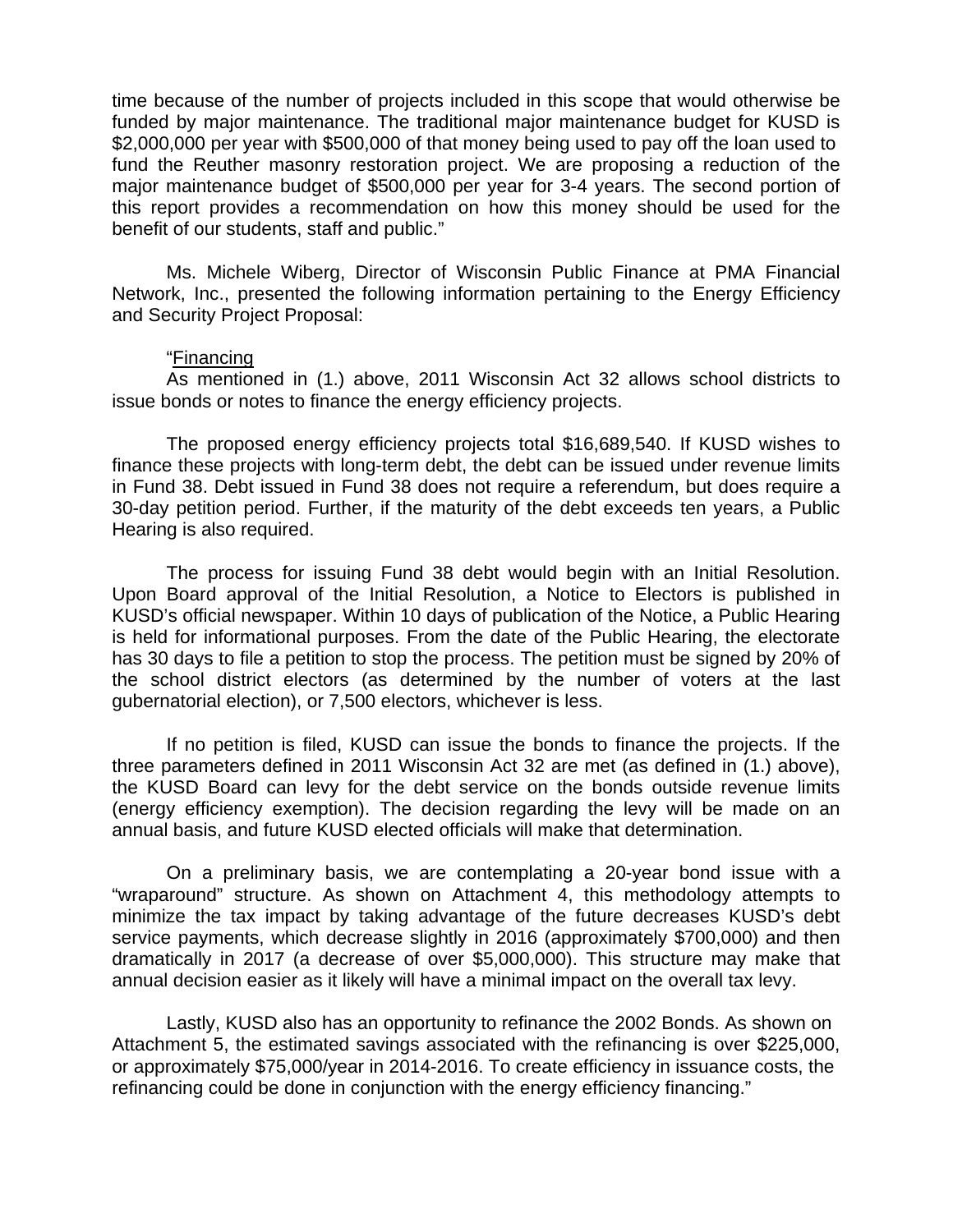Mr. Finnemore concluded the presentation of the Energy Efficiency and Security Project Proposal with the following information:

## "Key Activities and Time Line

- Initial Presentation to School Board May 21st
- Committee Meeting Presentation June 11th
- Budget Recommendation to Board; Approval of Initial Resolution June 25th
- Issue RFP for Performance Contractor June 26th
- Publication of Notice to Electors (within 10 days of adoption of Initial Resolution) – July 1st
- Public Hearing (within 10 days of publication of Notice) July 9th
- 30-day Petition Period begins the day after the Public Hearing
- Final Approval by Board August 13th
- Board approval, sale of bonds August 27th
- Design & Implementation Completion by September of 2015

# **School Security Proposal**

 One thing that we do not think everyone is aware of is the fact that not all of our schools have security cameras in them. Most of the schools that have cameras have purchased them using grant or private funds with the primary exception being new schools constructed after the year 2000. There are currently cameras in 23 schools and the Education Support Center, and 14 schools that do not have any cameras. Attachment 7 provides a summary of the camera status of each of the buildings.

 There are several changes that we are proposing; the following is a brief description of each of these changes as well as a cost estimate for each of them.

*Security Cameras:* This improvement would install cameras and digital video recording systems at the 14 schools without any cameras and a number of schools with only a small number of cameras. Of the 14 schools without any cameras, 13 are elementary schools and 1 is a middle school (Lincoln MS). A detailed summary of the number of the cameras needed and the associated cost estimated is provided as part of Attachment 7. The estimated cost to provide a comprehensive camera system at all of our schools is \$190,800.

*Security Camera Head End System:* Currently the camera systems that we have in our schools are local to each school. The schools have digital video recording (DVR) systems that records the video fed into it from multiple cameras. The DVR systems can hold data for a varying amount of days depending on how many cameras feed into them and how much video is being collected. This allows the school at least a few days to look back on video footage if a situation is not recognized immediately. This type of system works fairly well for collecting data after the fact, but is not very useful during an emergency as the video is not available anywhere except in the school itself. As we have developed and installed systems, we have kept open the option of linking all of the systems together back to a server(s) that would be accessible by approved KUSD personnel and local enforcement. Attachment 8 provides a breakdown of the costs associated with implementing this type of system. This would include a one-time cost of \$259,725 and a reoccurring cost of \$15,000 per year for licensing fees. This type of system has become commonplace in schools and communities across the country and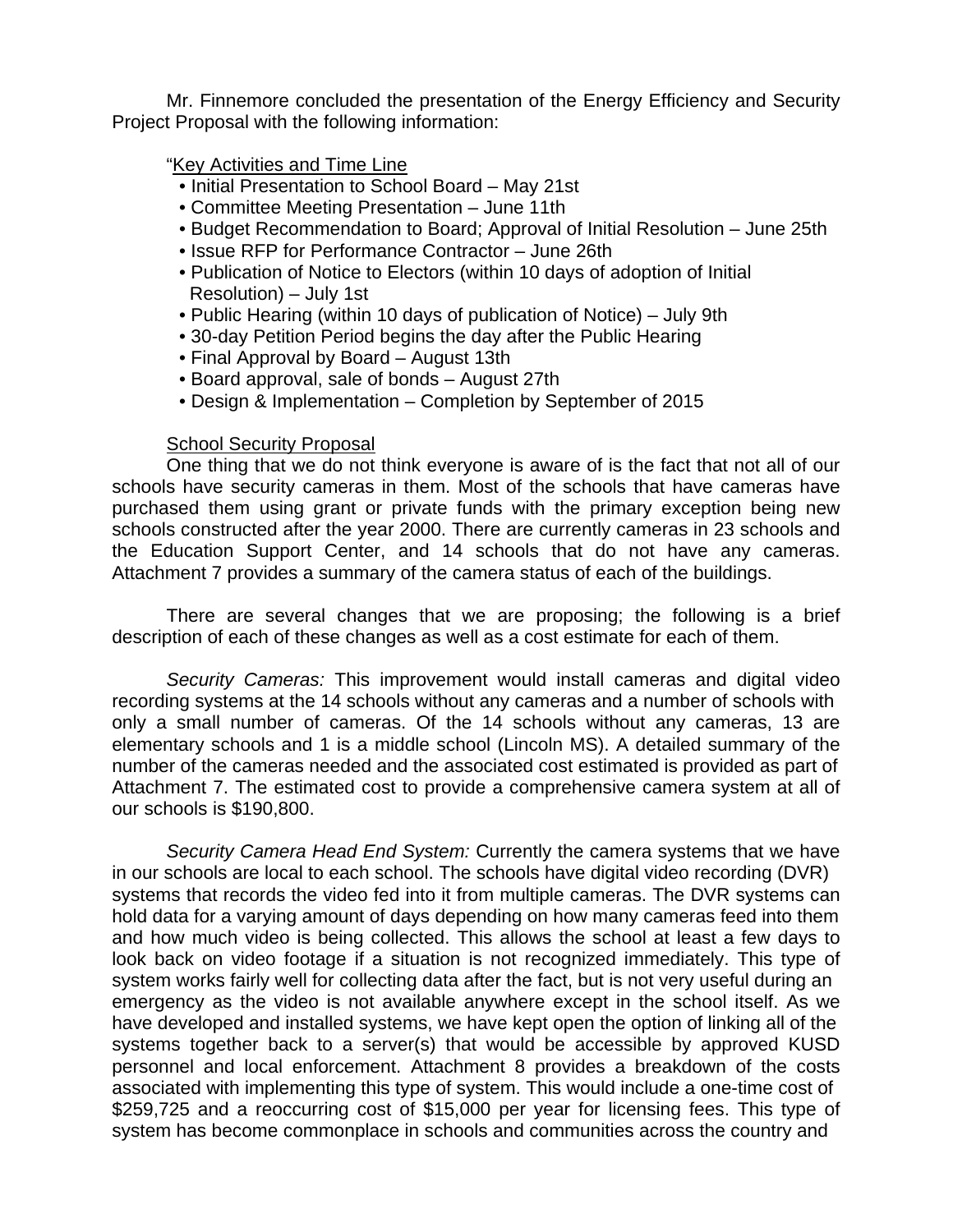would allow our local police and sheriff departments real-time access to all of the cameras in our schools in the event of an emergency.

 *Security Systems on One Common Software System:* As mentioned earlier, we have a number of other security hardware devices in the district including card access systems for exterior and selected interior doors, door bells at a handful of elementary schools, and audio/video entry systems on the main exterior door(s) to our schools. These systems are managed by software programs. We currently have two different systems split fairly evenly amongst our buildings. Attachment 6 shows the breakdown of the two systems and an estimated cost to convert all of the buildings to the more sophisticated TAC system. The TAC system is the more logical choice as we have TAC building control systems in several schools for the HVAC systems. The estimated cost for this is \$162,000.

 *Addition of Door Bells at Elementary Schools:* A handful of our elementary schools have door bells that ring in areas other than just the main office. This is especially useful for being able to keep the school locked after hours when parents are coming to pick up their children from the after school programs at the schools. The most typical locations where the doorbells ring are cafeterias or gymnasiums. This allows the parent to alert the after school program people that they are the door as opposed to keeping a door unlocked. The estimated cost to install a doorbell at every elementary school is \$2,250.

*Phones in Every Classroom:* Besides additional cameras, the other biggest request we get is to provide telephones in every classroom. The requests are not just for security reasons but having a phone in every classroom does provide a major improvement to just having the local intercom that communicates with the main office allowing for private conversations for security or other things such as student behavioral issues. Our standard design which has been installed in 10 schools and the ESC is a Voice over Internet Protocol (VoIP) system. Attachment 9 shows the current status of VoIP installation in the District as well as an estimated number of phones needed for the remainder of the schools. The estimated cost for VoIP installation in every school is \$800,000.

 *Instantaneous Mass Notification System:* A number of schools and ESC staff have wanted a push button notification system in the main office/front desk to alert the rest of the building of an intruder. In researching the various options available, one product stood head and shoulders above everything else. This is a product called Singlewire InformaCast which can use push buttons, Voice over IP phones, computers (provided the software is up and running), and other electronic devices to initiate prerecorded notifications. If we couple this with the VoIP and security camera head end system, we could have the ability to provide a warning from every classroom in the district as well as automatically pull up the nearest camera to where the warning was initiated. The system will also allow this information to be transmitted in real-time to the police and sheriff departments including in squad cars. We could either purchase the software for \$66,735 along with an annual maintenance agreement or lease for \$18,900 per year